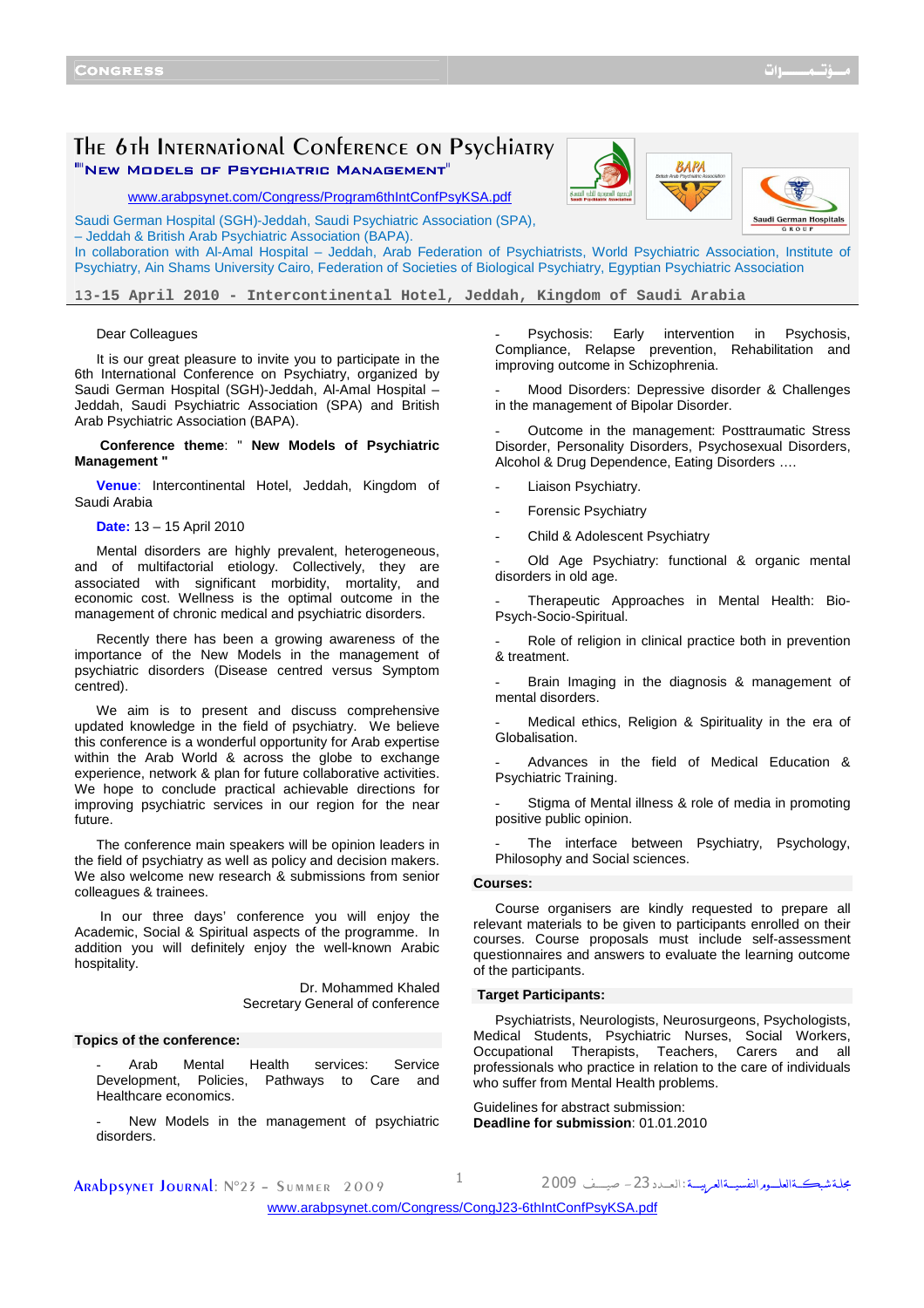## **Registration Fees:**

**- Early registration (before 31.01.2010**): 70 \$ or 250 Saudi Riyal

**- After 31.01.2010**: 80 \$ or 300 Saudi Riyal

**For each training course (workshop):** 40 \$ or 150 Saudi Riyal

## **Organizing Committees**

## **Honorary Chairman**

- Prof. Ahmed Okasha: Professor and Director of WHO collaborating Centre for training and research in mental health Institute of psychiatry, Ain Shams **University**
- President of Egyptian Psychiatric Association
- President of Arab Federation of Psychiatrist
- Past President WPA

## **Congress Director**

- **Prof. Mahdi Abou Madini**: President, Saudi Psychiatric Association. Associate Professor and Head, Department of Psychiatry, King Faisal **University** 

## **Head Organizing Committee**

- **Dr. Mohamed Shawoosh**: Consultant of Psychiatry, Vise President, Saudi Psychiatric Association.

## **Scientific Committee**

- **Prof. Mostafa Kamel (Egypt)**
- **Prof. Abdullah Al-Sobaie (KSA)**
- **Prof. Farouk Lotaief (Egypt)**
- **Prof. Tarek Alhabeeb (KSA)**
- **Dr Mamdouh EL-Adl (UK)**

## **Congress Advisor**

Prof. Afaf Hamed Khalil: Professor of Psychiatry, Ain Shams University Hospitals

## **Congress Counsellor**

Prof. Tarek Alhabeeb: Professor and Consultant of Psychiatry, King Khalid University Hospital, King Saud University, Riyadh**.**

## **Congress Coordinator**

- **Prof. Mohamed Ghanem** : Professor of Psychiatry and Chair, Institute of Psychiatry, Ain Shams University Hospitals

#### **Secretary of the Scientific Committee**

Dr. Amira Al Batrawy: Psychiatry Consultant SGH- Jeddah

## **Secretary General of the Congress**

**Dr. Mohamed Khaled**: Consultant and Head of Psychiatric Department, SGH- Jeddah

#### **Organizing Committee**

- **Dr. Ayman Ali:** Psychiatry Specialist SGH- Jeddah
- **Dr. Fatma AlWakeel:** Psychiatry Specialist SGH- Jeddah
- **Dr. Galal Saif**: Alamal Hospital Jeddah
- **Mr. Mohamad Mahmoud:** Clinical Psychologist SGH- Jeddah
- **Mrs. Mai Alsherif:** Clinical Psychologist SGH-Jeddah
- **Mrs. Samera Al-Ghamdi:** Alamal Hospital Jeddah
- **Dr Mamdouh EL-Adl :** Consultant Psychiatrist, UK
- **Mr. Yasser Mersal:** Media Services Manager SGH-Jeddah

#### **Academic Affairs Directorate**

- **Mr. Mohamed Abdel-Maksoud:** Assistant Director
- **Mr. Mahboob Islam:** Event Co-ordinator
- **Mr. Khalid Abdel Fattah:** Mass Communication **Officer**
- **Mrs.Katherine Salas:** Event Co-ordinator
- **Mrs. Tess Tadeo:** Logestic Officer

#### **Congress Secretariat**

- **Dr. Mohamed Khaled:** Secretary general of the congress
- Tel. 00966-507377541
- Fax. 00966-2-6835874

## E-mail : psy1.jed@sghgroup.net moh.khaled.hamed@gmail.com

## **LOCAL, REGIONAL AND INTERNATIONAL COMMITTEES**

- **Saudi Psychiatric Association**
- **President** Prof. Mahdi Said Abou Madini
- **Vice President** Dr. Mohamed Shawoosh
- **Secretary General** Dr. Khaled Bazid
- **Executive Board**

Prof. Sheikh Edris A. Rehim - Dr. Abdulah Al Hazloul

Dr. Ahmed Sabr - Dr. Ahmed Hafiz Hafez

Dr. Mohamed Khaled

- **Egyptian Psychiatric Association**
- **President** Prof. Ahmed Okasha
- **Vice President** Prof. Hussein Morsy
- Secretary General Prof. Mustafa Shaheen
- **Executive Board**

Prof. Ahmed Abdel Lataief - Prof. Momtaz Abdel Wahab

Prof. Ahmed Shawky Al Akabawy - Prof. Mustafa Fahmi

ARADDSYNET JOURNAL: N°23 - SUMMER 2009

مجلةشبڪــةالعلـــومرالنفسيــةالعـرييـــة :